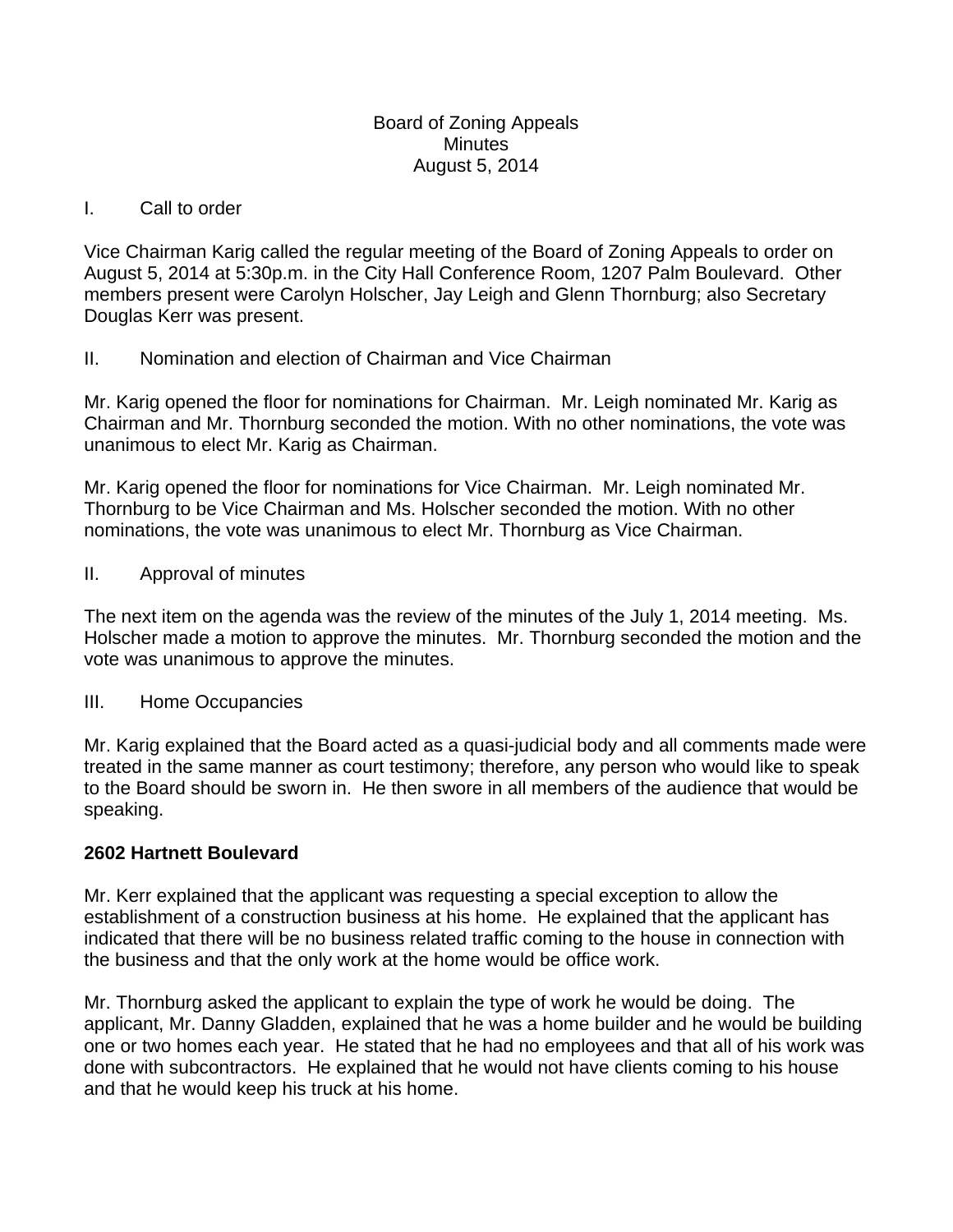Board of Zoning Appeals minutes August 5, 2014 Page 2

Mr. Karig asked if subcontractors would be coming to the house to be paid. Mr. Gladden answered no. Mr. Thornburg asked if there would be any signs visible and Mr. Gladden answered no.

Ms. Holscher made a motion to approve the request and Mr. Leigh seconded the motion. The vote was unanimous in favor of approving the request.

IV. Special Exception

# **1521 Palm Boulevard**

Mr. Kerr explained that the next request was for a special exception to allow the establishment of a veterinarian office in the GC1 (general commercial) zoning district at 1521 Palm Boulevard, which had previously been used as a dry cleaning business. He explained that Section 5-4-37(1) of the City's zoning code specifies that veterinarian offices in the GC1 zoning district are only allowed as a special exception if granted by the Board of Zoning Appeals. Section 5-4-5 (c) of the zoning code specifies the standards that the Board must apply in deciding special exception applications. That Section reads:

- (c) *Special exceptions.* 
	- 1. Upon written application filed with the Zoning Administrator, the Board may grant as a special exception any use specified as a special exception in the zoning district regulations. In addition to the conditions generally required by the applicable zoning district regulations, the Board shall apply the following standards in deciding special exception applications:
		- (1) Adequate provision shall be made for setbacks, fences, buffer or planting strips to protect adjacent properties from adverse impact of the proposed use, such as noise, vibration, dust, glare, odor, traffic congestion and similar factors.
		- (2) Vehicular traffic and pedestrian movement on adjacent roads must not be hindered or endangered.
		- (3) Off-street parking and loading areas and the entrances and exits for the use must be adequate in terms of location, number, design and construction to serve the use without adverse impact on adjacent properties.
		- (4) The proposed use must not adversely affect the property values, the general character or the general welfare of the surrounding vicinity.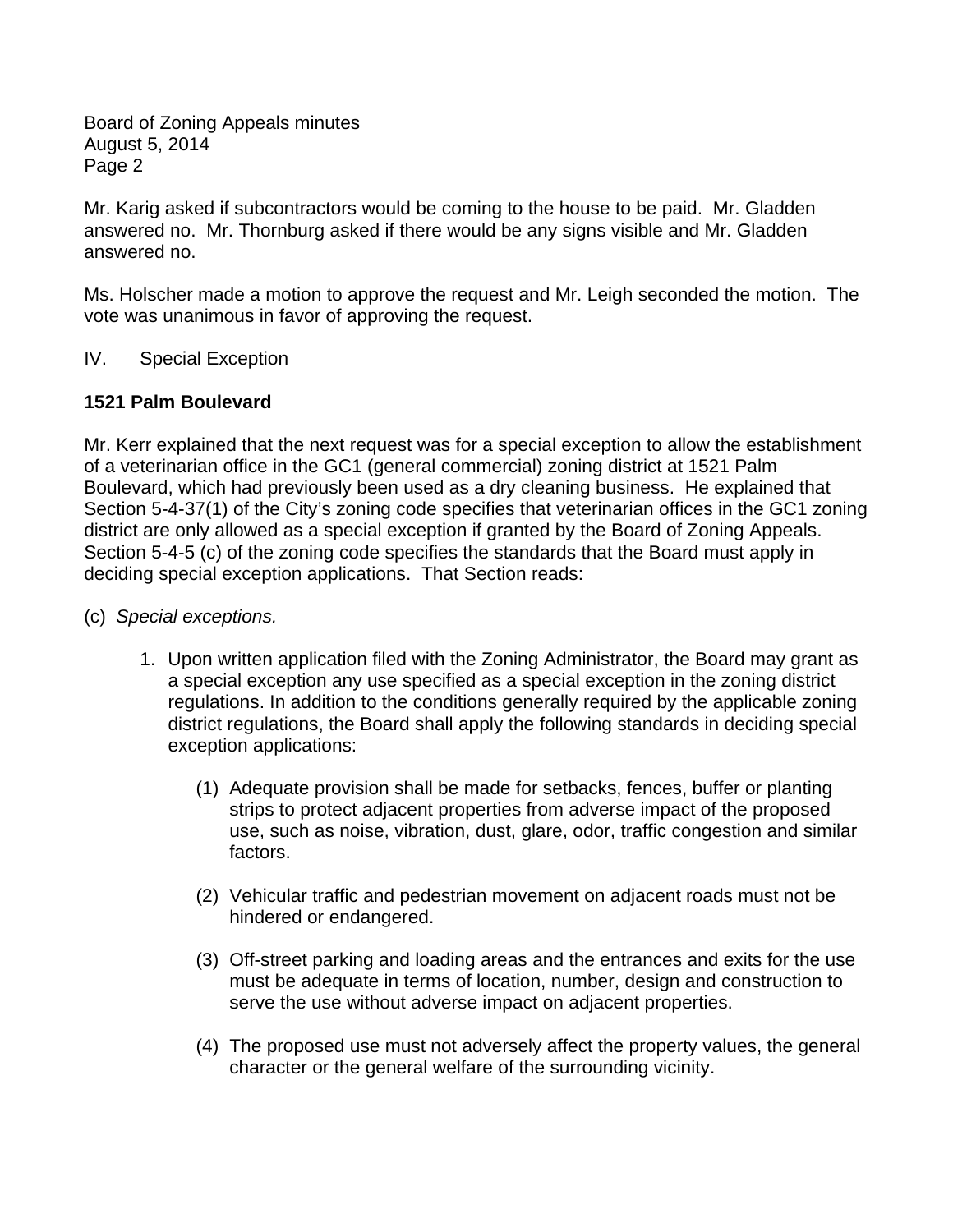Board of Zoning Appeals minutes August 5, 2014 Page 3

> 2. In granting a special exception, the Board may attach to it such conditions regarding the location, size, character, or other features of the proposed use as the Board may consider advisable in order to promote public health, safety, or general welfare. No special exception use may be altered or enlarged without the prior approval of the Board.

Mr. Kerr explained that the applicant claims that the standards in the ordinance will be met because all kennels will be located inside of the building and adequate provisions are in place to handle parking, loading traffic movement and similar factors.

Mr. Karig asked the applicant is there was anything he wanted to add. The applicant, Mr. Johnathan Shong, explained that he had been a practicing veterinarian for 20 years at his current office on John's Island. He explained that he would do very little only boarding and would only keep animals overnight if it was medically necessary. He explained that he would not be an animal hospital and he would not be a boarding facility. He explained that the animals would not be outside for very long and they would only go out for quick exercise and to make determinations regarding lameness. He explained that the facility would be kept very clean.

Mr. Leigh stated that there is currently an area for a drive through and he asked how that area would be incorporated into the business. Mr. Shong answered that this area would be fenced in and this would be where the animals come outside.

Mr. Leigh asked what the hours of operation would be. Mr. Shong answered 9am to 7pm Monday through Friday and 9am to 12pm Saturday.

Ms. Holscher asked how many employees he expected to have. Mr. Shong answered that there would be one doctor, one technician and a receptionist and that occasionally his partnering doctor would come.

Mr. Leigh asked if the practice would be limited to cats and dogs. Mr. Shong answered yes, that he tends to farm animals at his John's Island practice, but he would not be seeing them here.

Mr. Karig asked how the noise from animals inside the building would be contained. Mr. Shong's contractor, Mr. Hardman, answered that in the middle of the building they would be constructing a sound proof isolation room, which would be built with eight inch concrete blocks.

Mr. Thornburg stated that he was concerned about the possibility of dog runs adjacent to the nearby residences. Mr. Kerr explained that the Board could place limitations on their approval, if they chose to do so. Mr. Kerr asked Mr. Shong if there was a time limit that he would be